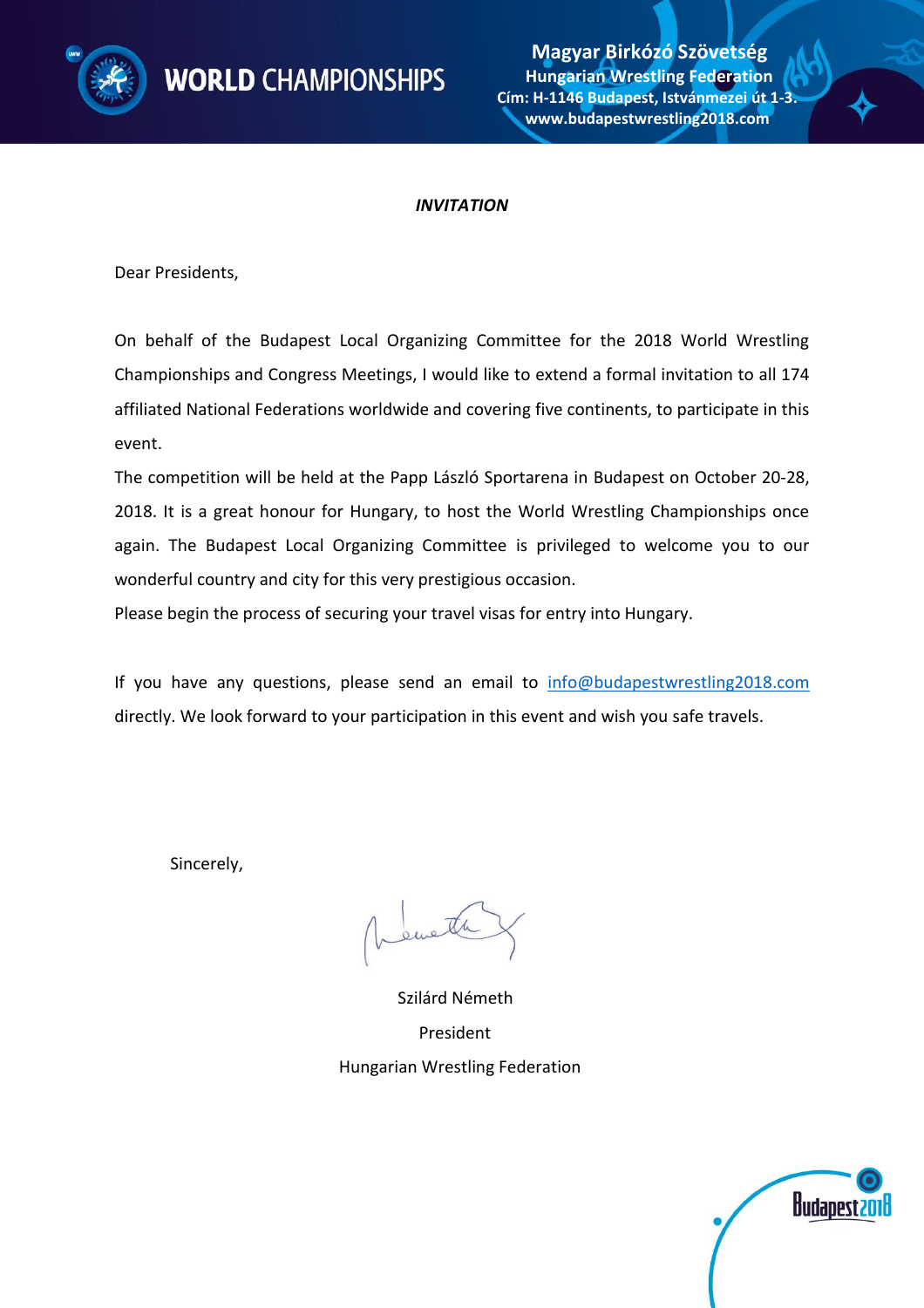#### **SENIOR WORLD CHAMPIONSHIPS (GR/FS/WW) CHAMPIONNATS DU MONDE SENIOR (GR/LL/LF)**

# **BUDAPEST (HUN), 20-28.10.2018**

| <b>SPECIFIC INFORMATION / INFORMATIONS SPECIFIQUES</b> |                                                 |  |  |  |  |  |
|--------------------------------------------------------|-------------------------------------------------|--|--|--|--|--|
| Details of the organising Federation                   | Hungarian Wrestling Federation                  |  |  |  |  |  |
| Coordonnées de la Fédération organisatrice             | Istvánmezei út. 1-3                             |  |  |  |  |  |
|                                                        | 1146 Budapest                                   |  |  |  |  |  |
|                                                        | Tel: (36.1) 460 68 48                           |  |  |  |  |  |
|                                                        | Fax: (36.1) 460 68 51                           |  |  |  |  |  |
|                                                        | Email: HUN@united-world-wrestling.org,          |  |  |  |  |  |
|                                                        | info@budapestwrestling2018.com                  |  |  |  |  |  |
| Host broadcaster                                       | Antenna Hungaria - MTVA                         |  |  |  |  |  |
| Radiodiffuseur hôte                                    |                                                 |  |  |  |  |  |
| Details of the competition venue                       | Papp László Budapest Sportaréna,                |  |  |  |  |  |
| Coordonnées de la salle de compétition                 | Stefánia út 2, 1143 Budapest                    |  |  |  |  |  |
| Weight categories / Catégories de poids                | FS/LL<br>57-61-65-70-74-79-86-92-97-125kg       |  |  |  |  |  |
|                                                        | GR<br>55-60-63-67-72-77-82-87-97-130kg          |  |  |  |  |  |
|                                                        | WW / LF 50-53-55-57-59-62-65-68-72-76kg         |  |  |  |  |  |
| Number of mats and trademark                           | 4 United World Wrestling approved mats          |  |  |  |  |  |
| Nombre de tapis et marque                              | 4 tapis approuvés United World Wrestling        |  |  |  |  |  |
| Deadline for the preliminary entries                   | 19 August 2018                                  |  |  |  |  |  |
| Délai pour les inscriptions préliminaires              | 19 août 2018                                    |  |  |  |  |  |
| Deadline for the final entries                         | 19 September 2018                               |  |  |  |  |  |
| Délai pour les inscriptions nominatives                | 19 septembre 2018                               |  |  |  |  |  |
| Referees' category                                     | <b>Category IS</b>                              |  |  |  |  |  |
| Catégorie d'arbitres                                   | Catégorie IS                                    |  |  |  |  |  |
| Referees' course type                                  | Type V                                          |  |  |  |  |  |
| Type de stage pour arbitres                            |                                                 |  |  |  |  |  |
| Reception of the teams                                 | Budapest Ferenc Liszt International Airport     |  |  |  |  |  |
| Accueil des équipes                                    | Aéroport international de Budapest Ferenc Liszt |  |  |  |  |  |
| Details of the hotel for the teams                     | <b>Danubius Hotel Arena</b>                     |  |  |  |  |  |
| Coordonnées de l'hôtel pour les équipes                | Ifjúság útja1-3.,                               |  |  |  |  |  |
|                                                        | 1148 Budapest                                   |  |  |  |  |  |
|                                                        | Tel: +36 1889 52 00                             |  |  |  |  |  |
|                                                        | Email: arena.reservation@danubiushotels.com     |  |  |  |  |  |
|                                                        | <b>Hotel Hungaria City Center</b>               |  |  |  |  |  |
|                                                        | Rákóczi út 90.,                                 |  |  |  |  |  |
|                                                        | 1074 Budapest                                   |  |  |  |  |  |
|                                                        | Tel: +36 1 889 44 00                            |  |  |  |  |  |
|                                                        | Email: hungaria.booking@danubiushotels.com      |  |  |  |  |  |
|                                                        |                                                 |  |  |  |  |  |
|                                                        | <b>EXPO Congress Hotel</b>                      |  |  |  |  |  |
|                                                        | Expo tér 2.,                                    |  |  |  |  |  |
|                                                        | 1101 Budapest                                   |  |  |  |  |  |
|                                                        | Tel: +36 1 263 68 00                            |  |  |  |  |  |
|                                                        | Email: info@expohotelbudapest.com               |  |  |  |  |  |
| Details of the hotel for the referees                  | Lion's Garden Hotel                             |  |  |  |  |  |
| Coordonnées de l'hôtel pour les arbitres               | Chazar Andras u. 4,                             |  |  |  |  |  |
|                                                        | 1146 Budapest                                   |  |  |  |  |  |
|                                                        | Tel: +36 1 273 20 70                            |  |  |  |  |  |
|                                                        | Email: info@lions-garden.com                    |  |  |  |  |  |
| Details of the hotel for the UWW Bureau                | <b>New York Palace</b>                          |  |  |  |  |  |
| Coordonnées de l'hôtel pour le Bureau UWW              | Erzsébet krt. 9/11                              |  |  |  |  |  |
|                                                        | 1073 Budapest                                   |  |  |  |  |  |
|                                                        | Tel: +36 1 886 61 11                            |  |  |  |  |  |
|                                                        | Email: reception.nypalace@dahotels.com          |  |  |  |  |  |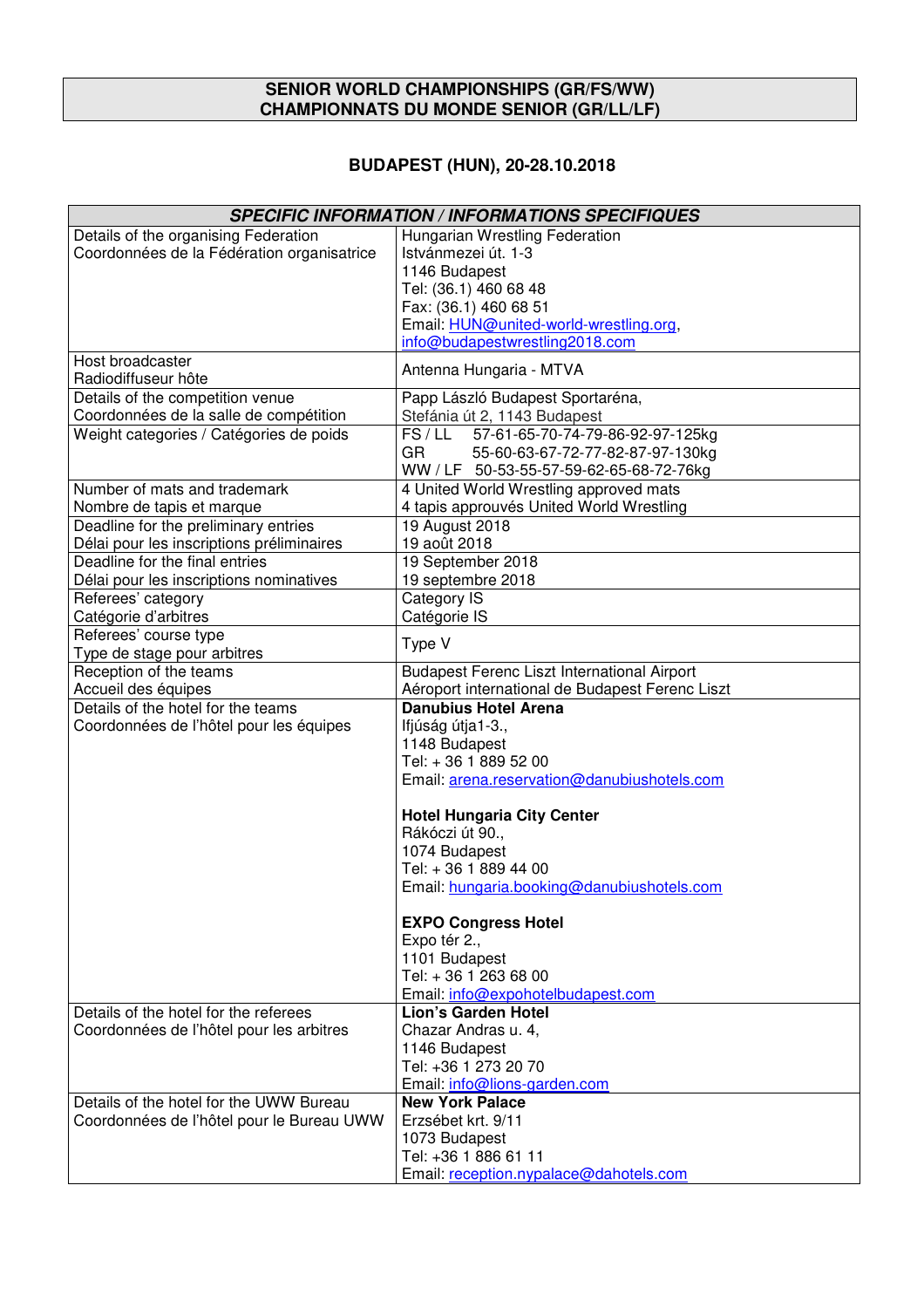| Accommodation fee per day and per person<br>Taxe de séjour par jour et par personne | CHF 180                                                  |
|-------------------------------------------------------------------------------------|----------------------------------------------------------|
| Fee per day for extra persons<br>Taxe par jour pour personne supplémentaire         | CHF 200                                                  |
| Entry fee for the competition<br>Taxe d'engagement pour la compétition              | CHF 100.-                                                |
| Details of the accreditation place<br>Coordonnées du lieu d'accréditation           | BOK (Syma) Sporthall<br>1146 Budapest, Dozsa Gyorgy u. 1 |
| Website<br>Site internet                                                            | www.budapestwrestling2018.com                            |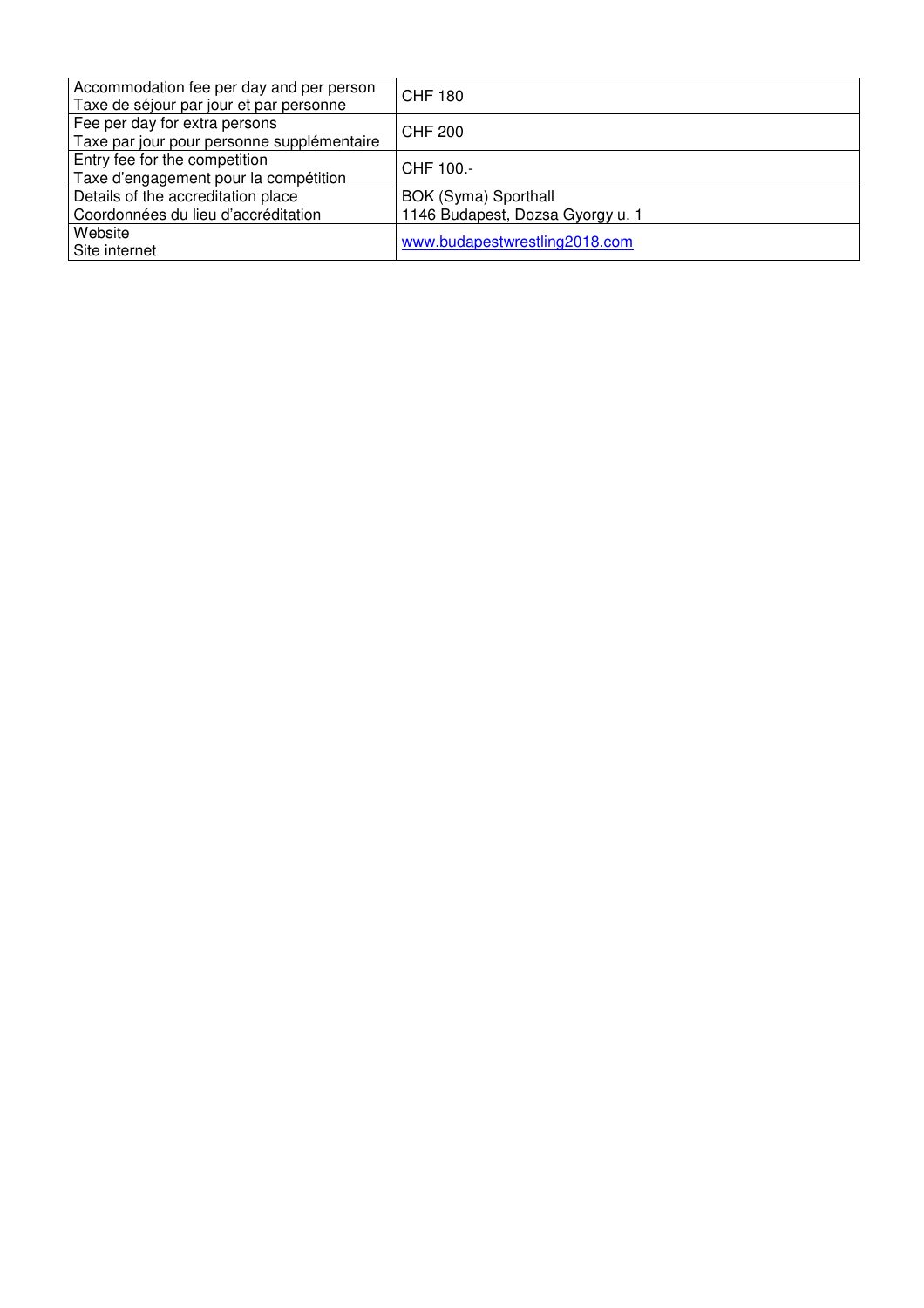#### **SENIOR WORLD CHAMPIONSHIPS (GR/FS/WW) CHAMPIONNATS DU MONDE SENIOR (GR/LL/LF)**

# **BUDAPEST (HUN), 20-28.10.2018**

| <b>PROGRAM / PROGRAMME</b>      |             |                                                                                                                                                                                    |  |  |  |  |
|---------------------------------|-------------|------------------------------------------------------------------------------------------------------------------------------------------------------------------------------------|--|--|--|--|
| Thursday / Jeudi<br>18.10.2018  |             | Arrival of the delegations<br>Arrivée des délégations                                                                                                                              |  |  |  |  |
|                                 | 09.00-13.00 | <b>Referees Consultation</b><br>Consultation des arbitres                                                                                                                          |  |  |  |  |
| Friday / Vendredi<br>19.10.2018 | Till 12.00  | Final entries for $FS - 61-74-86-125$ kg<br>Inscriptions définitives pour LL - 61-74-86-125 kg                                                                                     |  |  |  |  |
|                                 | 15.00-15.30 | Technical conference - all teams<br>Conférence technique - toutes les équipes                                                                                                      |  |  |  |  |
|                                 | 16.00       | Draw FS-61-74-86-125 kg<br>Tirage au sort LL - 61-74-86-125 kg                                                                                                                     |  |  |  |  |
|                                 | 08.30-09.00 | I Medical examination&Weigh-in FS - 61-74-86-125 kg<br>I Examen médical & pesée LL - 61-74-86-125 kg                                                                               |  |  |  |  |
|                                 | 10.30-15.30 | Qualification rounds FS - 61-74-86-125 kg<br>Tours éliminatoires LL - 61-74-86-125 kg                                                                                              |  |  |  |  |
| Saturday / Samedi<br>20.10.2018 | Till 12.00  | Final entries for $FS - 57-65-79-92$ kg<br>Inscriptions définitives pour LL - 57-65-79-92 kg                                                                                       |  |  |  |  |
|                                 | 15.45-16.15 | Draw FS - 57-65-79-92 kg<br>Tirage au sort LL - 57-65-79-92 kg                                                                                                                     |  |  |  |  |
|                                 | 16.45-17.45 | Semi finals FS - 61-74-86-125 kg<br>Demi-finales LL - 61-74-86-125 kg                                                                                                              |  |  |  |  |
|                                 | 08.30-08.45 | II Weigh-in FS - 61-74-86-125 kg<br>Il Pesée LL - 61-74-86-125 kg                                                                                                                  |  |  |  |  |
|                                 | 08.45-09.15 | I Medical examination&Weigh-in FS - 57-65-79-92 kg<br>I Examen médical & pesée LL - 57-65-79-92 kg                                                                                 |  |  |  |  |
|                                 | 10.30-15.30 | Qualification rounds FS - 57-65-79-92 kg<br>Tours éliminatoires LL - 57-65-79-92 kg                                                                                                |  |  |  |  |
|                                 | 10.30-15.30 | Repechage FS - 61-74-86-125 kg<br>Repêchages LL - 61-74-86-125 kg                                                                                                                  |  |  |  |  |
| Sunday / Dimanche               | Till 12.00  | Final entries for $FS - 70-97$ kg<br>Inscriptions définitives pour LL - 70-97 kg<br>Final entries for WW - 55-59 kg<br>Inscriptions définitives pour LF - 55-59 kg                 |  |  |  |  |
| 21.10.2017.                     | 15.45-16.15 | Draw FS - 70-97 kg<br>Tirage au sort $LL - 70-97$ kg<br>Draw WW $-$ 55-59 kg<br>Tirage au sort $LF - 55-59$ kg                                                                     |  |  |  |  |
|                                 | 16.45-17.30 | <b>Opening Ceremony</b><br>Cérémonie d'ouverture                                                                                                                                   |  |  |  |  |
|                                 | 17.45-18.45 | Semi Finals FS - 57-65-79-92 kg<br>Demi-finales LL - 57-65-79-92 kg                                                                                                                |  |  |  |  |
|                                 | 19.00-21.30 | Finals FS - 61-74-86-125 kg<br>Finales $LL - 61-74-86-125$ kg<br>Award ceremonies / Cérémonies protocolaires                                                                       |  |  |  |  |
|                                 | 08.30-08.45 | Il Weigh-in FS - 57-65-79-92 kg<br>II Pesée LL - 57-65-79-92 kg                                                                                                                    |  |  |  |  |
| Monday / Lundi<br>22.10.2018    | 08.45-09.15 | I Medical examination & Weigh-in FS - 70-97 kg<br>I Examen médical & pesée LL - 70-97 kg<br>I Medical examination&Weigh-in WW - 55-59 kg<br>I Examen medical & pesée LF - 55-59 kg |  |  |  |  |
|                                 |             | Qualification rounds FS - 70-97 kg<br>Tours éliminatoires LL - 70-97 kg                                                                                                            |  |  |  |  |
|                                 | 10.30-15.30 | Qualification rounds WW - 55-59 kg<br>Tours éliminatoires LF - 55-59 kg                                                                                                            |  |  |  |  |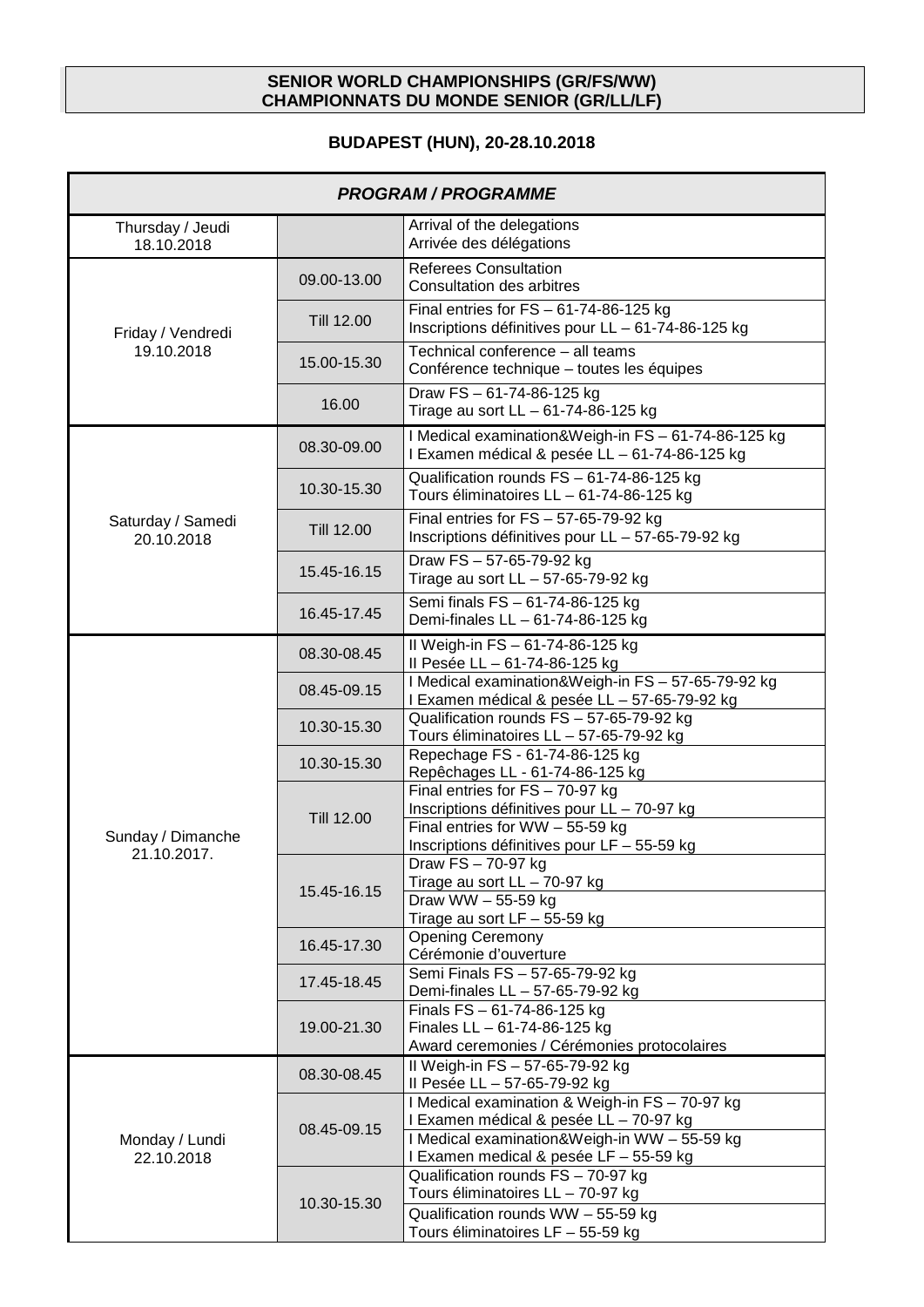|                                    | 10.30-15.30 | Repechage FS - 57-65-79-92 kg<br>Repêchages LL - 57-65-79-92 kg                                      |
|------------------------------------|-------------|------------------------------------------------------------------------------------------------------|
|                                    | Till 12.00  | Final entries for WW $-65-68-72-76$ kg<br>Inscriptions définitives pour LF - 65-68-72-76 kg          |
|                                    | 15.45-16.15 | Draw WW - 65-68-72-76 kg<br>Tirage au sort LF - 65-68-72-76 kg                                       |
|                                    |             | Semi Finals FS - 70-97 kg<br>Demi-finales LL - 70-97 kg                                              |
|                                    | 16.45-17.45 | Semi Finals WW - 55-59 kg                                                                            |
|                                    | 18.00-20.30 | Demi-finales LF - 55-59 kg<br>Finals FS - 57-65-79-92 kg<br>Finales LL - 57-65-79-92 kg              |
|                                    |             | Award ceremonies / Cérémonies protocolaires<br>Il Weigh-in FS - 70-97 kg                             |
|                                    | 08.30.08.45 | Il Pesée LL - 70-97 kg<br>II Weigh-in WW - 55-59 kg<br>Il Pesée LF - 55-59 kg                        |
|                                    | 08.45-09.15 | I Medical examination & Weigh-in WW - 65-68-72-76 kg<br>I Examen médical & pesée LF - 65-68-72-76 kg |
|                                    | 10.30-15.30 | Qualification rounds WW - 65-68-72-76 kg<br>Tours éliminatoires LF - 65-68-72-76 kg                  |
|                                    |             | Repechage FS - 70-97 kg<br>Repêchages LL - 70-97 kg                                                  |
| Tuesday / Mardi                    | 10.30-15.30 | Repechage WW - 55-59 kg<br>Repêchages LF - 55-59 kg                                                  |
| 23.10.2018                         | Till 12.00  | Final entries for WW $-50-53-57-62$ kg                                                               |
|                                    | 15.45-16.15 | Inscriptions définitives pour WW - 50-53-57-62 kg<br>Draw WW - 50-53-57-62 kg                        |
|                                    | 16.45-17.45 | Tirage au sort LF $-$ 50-53-57-62 kg<br>Semi Finals WW - 65-68-72-76 kg                              |
|                                    |             | Demi-finales LF - 65-68-72-76 kg<br>Finals $FS - 70-97$ kg                                           |
|                                    | 18.00-20.30 | Finales $LL - 70-97$ kg<br>Award ceremonies / Cérémonies protocolaires                               |
|                                    |             | Finals WW $-55-59$ kg<br>Finales LF $-55-59$ kg                                                      |
|                                    |             | Award ceremonies / Cérémonies protocolaires                                                          |
|                                    | 08.30-08.45 | II Weigh-in WW - 65-68-72-76 kg<br>II Pesée LF - 65-68-72-76 kg                                      |
|                                    | 08.45-09.15 | I Medical examination & Weigh-in WW - 50-53-57-62 kg<br>I Examen médical & pesée LF-50-53-57-62 kg   |
|                                    | 10.30-15.30 | Qualification rounds WW - 50-53-57-62 kg<br>Tours éliminatoires LF - 50-53-57-62 kg                  |
|                                    | 10.30-15.30 | Repechage WW - 65-68-72-76 kg<br>Repêchages LF - 65-68-72-76 kg                                      |
| Wednesday / Mercredi<br>24.10.2018 | Till 12.00  | Final entries for $GR - 55-63-72-82$ kg<br>Inscriptions définitives pour GR - 55-63-72-82 kg         |
|                                    | 15.45-16.15 | Draw GR - 55-63-72-82 kg<br>Tirage au sort GR - 55-63-72-82 kg                                       |
|                                    | 16.45-17.45 | Semi Finals WW - 50-53-57-62 kg<br>Demi-finales LF- 50-53-57-62 kg                                   |
|                                    |             | Finals WW - 65-68-72-76 kg                                                                           |
|                                    | 18.00-20.30 | Finales LF $-65-68-72-76$ kg<br>Award ceremonies / Cérémonies protocolaires                          |
|                                    | 08.30-08.45 | II Weigh-in WW - 50-53-57-62 kg<br>Il Pesée LF - 50-53-57-62 kg                                      |
|                                    | 08.45-09.15 | I Medical examination & Weigh-in GR - 55-63-72-82 kg<br>I Examen médical & pesée GR-55-63-72-82 kg   |
| Thursday / Jeudi<br>25.10.2018     | 10.30-15.30 | Qualification rounds GR - 55-63-72-82 kg<br>Tours éliminatoires GR - 55-63-72-82 kg                  |
|                                    | 10.30-15.30 | Repechage WW - 50-53-57-62 kg<br>Repêchages LF - 50-53-57-62 kg                                      |
|                                    | Till 12.00  | Final entries for $GR - 60-67-87$ kg<br>Inscriptions définitives pour GR - 60-67-87 kg               |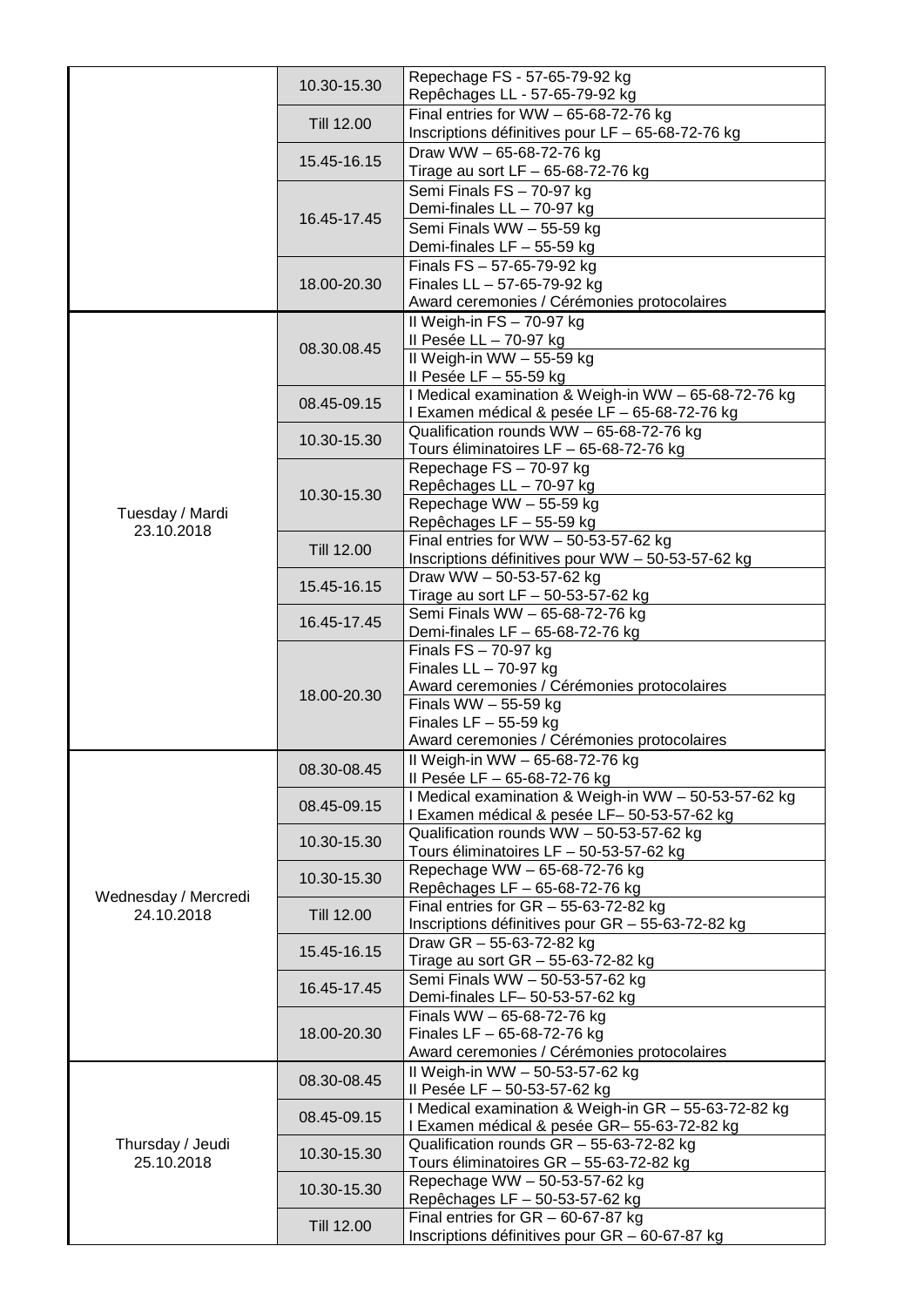|                                 | 15.45-16.15 | Draw GR - 60-67-87 kg<br>Tirage au sort $GR - 60 - 67 - 87$ kg                                                     |
|---------------------------------|-------------|--------------------------------------------------------------------------------------------------------------------|
|                                 | 16.45-17.45 | Semi Finals GR - 55-63-72-82 kg<br>Demi-finales G R- 55-63-72-82 kg                                                |
|                                 | 18.00-20.30 | Finals WW - 50-53-57-62 kg<br>Finales LF $-50-53-57-62$ kg<br>Award ceremonies / Cérémonies protocolaires          |
|                                 | 08.30-08.45 | II Weigh-in GR- 55-63-72-82 kg<br>Il Pesée GR - 55-63-72-82 kg                                                     |
|                                 | 08.45-09.15 | I Medical examination & Weigh-in GR - 60-67-87 kg<br>I Examen médical & pesée GR - 60-67-87 kg                     |
|                                 | 10.30-15.30 | Qualification rounds GR - 60-67-87 kg<br>Tours éliminatoires GR - 60-67-87 kg                                      |
| Friday / Vendredi               | 10.30-15.30 | Repechage GR - 55-63-72-82 kg<br>Repêchages GR - 55-63-72-82 kg                                                    |
| 26.10.2018                      | Till 12.00  | Final entries for $GR - 77-97-130$ kg<br>Inscriptions définitives pour GR - 77-97-130 kg                           |
|                                 | 15.45-16.15 | Draw GR - 77-97-130 kg<br>Tirage au sort $GR - 77-97-130$ kg                                                       |
|                                 | 17.00-17.45 | Semi Finals GR - 60-67-87 kg<br>Demi-finales $GR - 60-67-87$ kg                                                    |
|                                 | 18.00-21.00 | Finals $GR - 55-63-72-82$ kg<br>Finales $GR - 55 - 63 - 72 - 82$ kg<br>Award ceremonies / Cérémonies protocolaires |
|                                 | 08.30-08.45 | Il Weigh-in GR - 60-67-87 kg<br>Il Pesée GR - 60-67-87 kg                                                          |
|                                 | 08.45-09.15 | I Medical examination & Weigh-in GR - 77-97-130 kg<br>I Examen médical & pesée GR - 77-97-130 kg                   |
| Saturday / Samedi               | 10.30-15.30 | Qualification rounds GR - 77-97-130 kg<br>Tours éliminatoires GR - 77-97-130 kg                                    |
| 27.10.2018                      | 10.30-15.30 | Repechage $GR - 60-67-87$ kg<br>Repêchages GR - 60-67-87 kg                                                        |
|                                 | 17.00-17.45 | Semi Finals GR - 77-97-130 kg<br>Demi-finales $GR - 77-97-130$ kg                                                  |
|                                 | 18.00-20.30 | Finals $GR - 60-67-87$ kg<br>Finales $GR - 60-67-87$ kg<br>Award ceremonies / Cérémonies protocolaires             |
|                                 | 08.30-08.45 | Il Weigh-in GR - 77-97-130 kg<br>Il Pesée GR - 77-97-130 kg                                                        |
| Sunday / Dimanche<br>28.10.2018 | 13.30-15.15 | Repechage GR - 77-97-130 kg<br>Repêchages GR - 77-130 kg                                                           |
|                                 | 15.30-18.00 | Finals $GR - 77-97-130$ kg<br>Finales $GR - 77-97-130$ kg<br>Award ceremonies / Cérémonies protocolaires           |
|                                 | 19.00       | <b>Final Banquet</b><br><b>Banquet Final</b>                                                                       |
| Monday / Lundi<br>29.10.2018    |             | Departure of the delegations<br>Départ des délégations                                                             |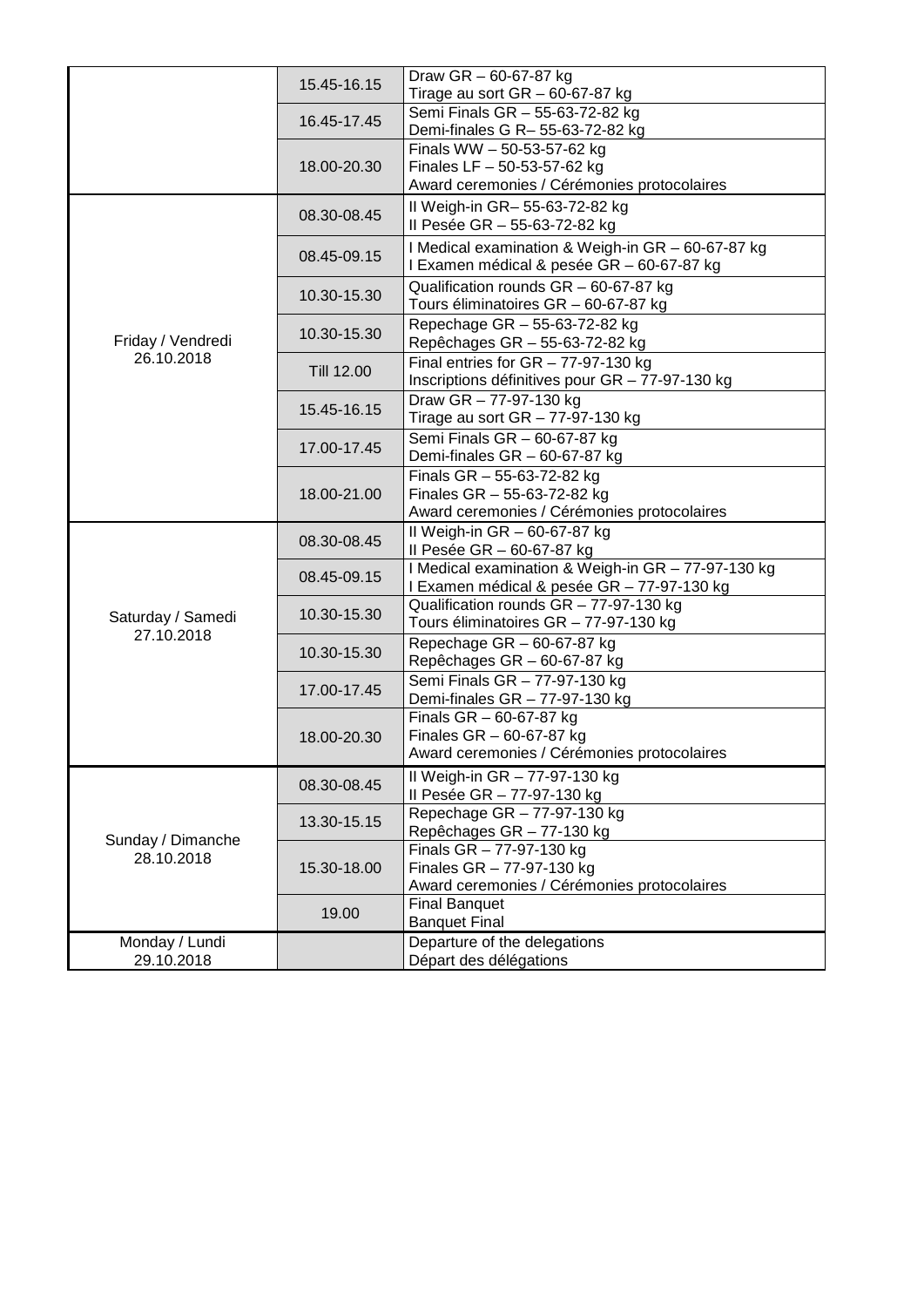

# UNITED WORLD WRESTLING

| FS 61kg - 74kg - 86kg - 125kg                 |             |                             |          | WW 50kg - 53kg - 57kg - 62kg |                           |                   |
|-----------------------------------------------|-------------|-----------------------------|----------|------------------------------|---------------------------|-------------------|
| Day                                           | Time        | What?                       |          | Day                          | Time                      | What?             |
| Friday                                        | Till 12.00  | <b>Final Entries</b>        |          | Tuesday                      | Till 12.00                | <b>Final Entr</b> |
| 19.10.18<br>16.00<br>Draw                     |             |                             | 23.10.18 | 15.45-16.15                  | Draw                      |                   |
| 08.30-09.00<br>Medical Examination & Weigh-in |             |                             |          | 08.45-09.15                  | <b>Medical Examinatio</b> |                   |
| Saturday<br>20.10.18                          | 10.30-15.30 | <b>Qualification Rounds</b> |          | Wednesday<br>24.10.18        | 10.30-15.30               | Qualification     |
|                                               | 16.45-17.45 | Semi-Finals                 |          |                              | 16.45-17.45               | Semi-Fin          |
|                                               | 08.30-08.45 | Second Weigh-in             |          |                              | 08.30-08.45               | Second Wei        |
| Sunday<br>21.10.18                            | 10.30-15.30 | Repechages                  |          | Thursday<br>25.10.18         | 10.30-15.30               | Repecha           |
|                                               | 19.00-21.30 | Finals / Awards Ceremonies  |          |                              | 18.00-20.30               | Finals / Awards C |

|                    | FS 57kg - 65kg - 79kg - 92kg              |                                |                       |                      |             | GR 55kg - 63kg - 72kg - 82kg |
|--------------------|-------------------------------------------|--------------------------------|-----------------------|----------------------|-------------|------------------------------|
| Day                | <b>Time</b>                               | What?                          | Day                   |                      | Time        | What?                        |
| Saturday           | Till 12.00                                | <b>Final Entries</b>           | Wednesday<br>24.10.18 |                      | Till 12.00  | <b>Final Entr</b>            |
| 20.10.18           | 15.45-16.15                               | Draw                           |                       |                      | 15.45-16.15 | Draw                         |
|                    | 08.45-09.15                               | Medical Examination & Weigh-in |                       |                      | 08.45-09.15 | <b>Medical Examinatio</b>    |
| Sunday<br>21.10.18 | 10.30-15.30                               | <b>Qualification Rounds</b>    |                       | Thursday<br>25.10.18 | 10.30-15.30 | Qualification                |
|                    | 17.45-18.45                               | Semi-Finals                    |                       |                      | 16.45-17.45 | Semi-Fin                     |
|                    | 08.30-08.45                               | Second Weigh-in                |                       |                      | 08.30-08.45 | Second Wei                   |
| Monday<br>22.10.18 | 10.30-15.30                               | Repechages                     |                       | Friday<br>26.10.18   | 10.30-15.30 | Repecha                      |
|                    | Finals / Awards Ceremonies<br>18.00-20.30 |                                | 18.00-21.00           | Finals / Awards C    |             |                              |

| FS 70kg - 97kg // WW 55kg - 59kg |                                               |                             |          | $GR 60kg - 67kg - 87kg$ |                           |                   |
|----------------------------------|-----------------------------------------------|-----------------------------|----------|-------------------------|---------------------------|-------------------|
| Day                              | Time                                          | What?                       |          | Day                     | Time                      | What?             |
| Sunday                           | Till 12.00                                    | <b>Final Entries</b>        | Thursday |                         | Till 12.00                | <b>Final Entr</b> |
| 21.10.18                         | 15.45-16.15<br>Draw                           |                             |          | 25.10.18                | 15.45-16.15               | Draw              |
|                                  | 08.45-09.15<br>Medical Examination & Weigh-in |                             |          | 08.45-09.15             | <b>Medical Examinatio</b> |                   |
| Monday<br>22.10.18               | 10.30-15.30                                   | <b>Qualification Rounds</b> |          | Friday<br>26.10.18      | 10.30-15.30               | Qualification     |
|                                  | 16.45-17.45                                   | Semi-Finals                 |          |                         | 17.00-17.45               | Semi-Fin          |
| 08.30-08.45<br>Second Weigh-in   |                                               |                             |          | 08.30-08.45             | Second Wei                |                   |
| Tuesday<br>23.10.18              | 10.30-15.30                                   | Repechages                  |          | Saturday<br>27.10.18    | 10.30-15.30               | Repecha           |
|                                  | 18.00-20.30                                   | Finals / Awards Ceremonies  |          |                         | 18.00-20.30               | Finals / Awards C |

| WW 65kg - 68kg - 72kg -76kg                                                     |                                               |                             |             | GR 77kg - 97kg – 130kg |                   |                           |
|---------------------------------------------------------------------------------|-----------------------------------------------|-----------------------------|-------------|------------------------|-------------------|---------------------------|
| Day                                                                             | Time                                          | What?                       |             | Day                    | Time              | What?                     |
| Till 12.00<br><b>Final Entries</b><br>Monday<br>22.10.18<br>15.45-16.15<br>Draw |                                               | Friday                      |             | Till 12.00             | <b>Final Entr</b> |                           |
|                                                                                 |                                               |                             | 26.10.18    | 15.45-16.15            | Draw              |                           |
|                                                                                 | Medical Examination & Weigh-in<br>08.45-09.15 |                             |             |                        | 08.45-09.15       | <b>Medical Examinatio</b> |
| Tuesday<br>23.10.18                                                             | 10.30-15.30                                   | <b>Qualification Rounds</b> |             | Saturday<br>27.10.18   | 10.30-15.30       | Qualification             |
|                                                                                 | 16.45-17.45                                   | Semi-Finals                 |             |                        | 17.00-17.45       | Semi-Fin                  |
|                                                                                 | 08.30-08.45                                   | Second Weigh-in             |             |                        | 08.30-08.45       | Second Wei                |
| Wednesday<br>24.10.18                                                           | 10.30-15.30                                   | Repechages                  |             | Sunday<br>28.10.18     | 13.30-15.15       | Repecha                   |
|                                                                                 | Finals / Awards Ceremonies<br>18.00-20.30     |                             | 15.30-18.00 | Finals / Awards C      |                   |                           |

# **2018 SENIOR WORLD CHAMPIONSHIPS BUDAPEST (HUN)**

|             | FS 61kg - 74kg - 86kg - 125kg  | WW 50kg - 53kg - 57kg - 62kg |                      |             |                                |
|-------------|--------------------------------|------------------------------|----------------------|-------------|--------------------------------|
| <b>Time</b> | What?                          |                              | Day                  | <b>Time</b> | What?                          |
| Till 12.00  | <b>Final Entries</b>           |                              | Tuesday              | Till 12.00  | <b>Final Entries</b>           |
| 16.00       | Draw                           | 23.10.18                     |                      | 15.45-16.15 | Draw                           |
| 08.30-09.00 | Medical Examination & Weigh-in |                              |                      | 08.45-09.15 | Medical Examination & Weigh-in |
| 10.30-15.30 | <b>Qualification Rounds</b>    | Wednesday<br>24.10.18        |                      | 10.30-15.30 | <b>Qualification Rounds</b>    |
| 16.45-17.45 | Semi-Finals                    |                              |                      | 16.45-17.45 | Semi-Finals                    |
| 08.30-08.45 | Second Weigh-in                |                              |                      | 08.30-08.45 | Second Weigh-in                |
| 10.30-15.30 | Repechages                     |                              | Thursday<br>25.10.18 | 10.30-15.30 | Repechages                     |
| 19.00-21.30 | Finals / Awards Ceremonies     |                              |                      | 18.00-20.30 | Finals / Awards Ceremonies     |

|             | FS 57kg - 65kg - 79kg - 92kg   | GR 55kg - 63kg - 72kg - 82kg |                      |             |                                |
|-------------|--------------------------------|------------------------------|----------------------|-------------|--------------------------------|
| <b>Time</b> | What?                          |                              | What?<br>Day<br>Time |             |                                |
| Till 12.00  | <b>Final Entries</b>           | Wednesday<br>24.10.18        |                      | Till 12.00  | <b>Final Entries</b>           |
| 15.45-16.15 | Draw                           |                              |                      | 15.45-16.15 | Draw                           |
| 08.45-09.15 | Medical Examination & Weigh-in |                              |                      | 08.45-09.15 | Medical Examination & Weigh-in |
| 10.30-15.30 | <b>Qualification Rounds</b>    | Thursday<br>25.10.18         |                      | 10.30-15.30 | <b>Qualification Rounds</b>    |
| 17.45-18.45 | Semi-Finals                    |                              |                      | 16.45-17.45 | Semi-Finals                    |
| 08.30-08.45 | Second Weigh-in                |                              |                      | 08.30-08.45 | Second Weigh-in                |
| 10.30-15.30 | Repechages                     |                              | Friday<br>26.10.18   | 10.30-15.30 | Repechages                     |
| 18.00-20.30 | Finals / Awards Ceremonies     |                              |                      | 18.00-21.00 | Finals / Awards Ceremonies     |

|             | S 70kg - 97kg // WW 55kg - 59kg | $GR 60kg - 67kg - 87kg$ |                      |             |                                |
|-------------|---------------------------------|-------------------------|----------------------|-------------|--------------------------------|
| <b>Time</b> | What?                           |                         | Day                  | <b>Time</b> | What?                          |
| Till 12.00  | <b>Final Entries</b>            |                         | Thursday             | Till 12.00  | <b>Final Entries</b>           |
| 15.45-16.15 | Draw                            | 25.10.18                |                      | 15.45-16.15 | Draw                           |
| 08.45-09.15 | Medical Examination & Weigh-in  |                         |                      | 08.45-09.15 | Medical Examination & Weigh-in |
| 10.30-15.30 | <b>Qualification Rounds</b>     | Friday<br>26.10.18      |                      | 10.30-15.30 | <b>Qualification Rounds</b>    |
| 16.45-17.45 | Semi-Finals                     |                         |                      | 17.00-17.45 | Semi-Finals                    |
| 08.30-08.45 | Second Weigh-in                 |                         |                      | 08.30-08.45 | Second Weigh-in                |
| 10.30-15.30 | Repechages                      |                         | Saturday<br>27.10.18 | 10.30-15.30 | Repechages                     |
| 18.00-20.30 | Finals / Awards Ceremonies      |                         |                      | 18.00-20.30 | Finals / Awards Ceremonies     |

| WW 65kg - 68kg - 72kg -76kg |                                |  | GR 77kg - 97kg - 130kg |             |                                |
|-----------------------------|--------------------------------|--|------------------------|-------------|--------------------------------|
| <b>Time</b>                 | What?                          |  | Day                    | <b>Time</b> | What?                          |
| Till 12.00                  | <b>Final Entries</b>           |  | Friday<br>26.10.18     | Till 12.00  | <b>Final Entries</b>           |
| 15.45-16.15                 | Draw                           |  |                        | 15.45-16.15 | Draw                           |
| 08.45-09.15                 | Medical Examination & Weigh-in |  | Saturday<br>27.10.18   | 08.45-09.15 | Medical Examination & Weigh-in |
| 10.30-15.30                 | <b>Qualification Rounds</b>    |  |                        | 10.30-15.30 | <b>Qualification Rounds</b>    |
| 16.45-17.45                 | Semi-Finals                    |  |                        | 17.00-17.45 | Semi-Finals                    |
| 08.30-08.45                 | Second Weigh-in                |  | Sunday<br>28.10.18     | 08.30-08.45 | Second Weigh-in                |
| 10.30-15.30                 | Repechages                     |  |                        | 13.30-15.15 | Repechages                     |
| 18.00-20.30                 | Finals / Awards Ceremonies     |  |                        | 15.30-18.00 | Finals / Awards Ceremonies     |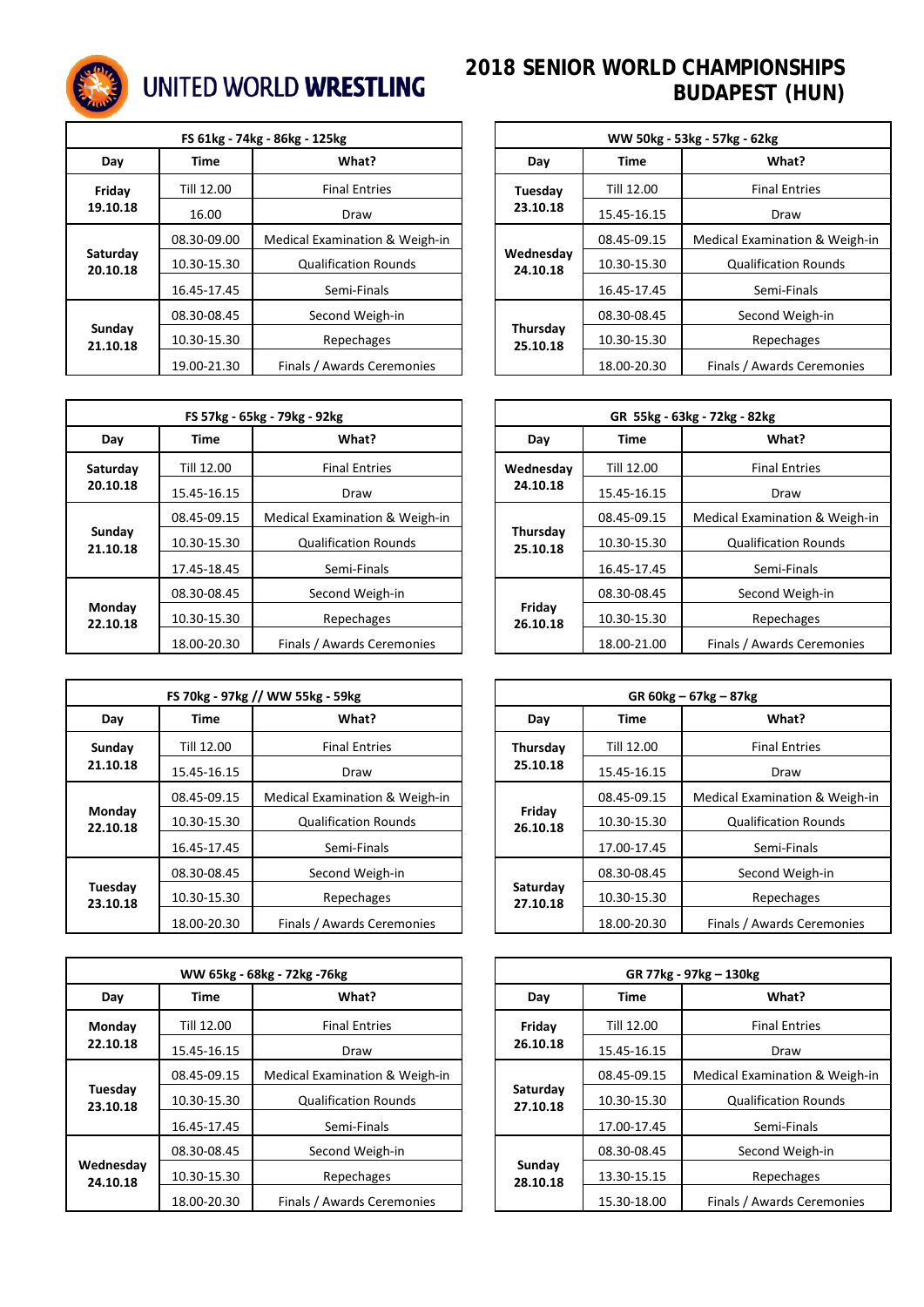# **Wrestling World Championships (Budapest, 20-28 October 2018)**

#### **General information for entering Hungary**

Hungary joined the Schengen Area on December 21, 2007. From that time visas and residence permits issued by one of the Member States are valid also for Hungary, and visas/residence permits issued by Hungarian authorities are as a general rule also valid for the entire Schengen Area.

Holders of passports issued by the countries, entities or territories listed on the following website are granted, under bilateral agreements, **visa-free travel** to Hungary: <http://konzuliszolgalat.kormany.hu/visa-waiver-agreements>

*Participants who [need a visa](http://ec.europa.eu/dgs/home-affairs/what-we-do/policies/borders-and-visas/visa-policy/apply_for_a_visa/docs/visa_lists_en.pdf) to enter Hungary are advised to submit their application to the competent Hungarian mission at least 4 weeks before travelling. Applications should include a proof of registration*

## **Where to submit a visa application?**

Uniform visa applications have to be submitted at the representation of Hungary or at the Consulate/Embassy representing Hungary on visa issuance in your country.

Which of the Hungarian consulates are responsible for issuing visa?

- a) where the applicants resides legally and has a habitual residence (the applicant is a citizen of the esteemed country or holds a permit that makes a stay longer than 3 months possible – e.g. residence permit)
- b) the applicant does not have a habitual residence or right for long term stay but at the moment stays legally there and gave reasons for applying at that consulate. This is not a personal right, it depends on the consulate's consideration and can only happen for an extremely good cause.

The stay is legal if, according to the third-countries law, the applicant is entitled to stay within the consulate's authorized area for short stay (e.g. with a visa) or for longer stay (e.g. with residence permit).

If there is no Hungarian mission in the country where the applicant has his/her habitual residence, a Schengen Member State may represent Hungary regarding visa issuance, in the framework of an existing visa representation agreement.

**Visas are issued on behalf of Hungary by other Schengen Member States** in accordance with visa representation agreements in countries listed on the website at: <http://konzuliszolgalat.kormany.hu/visa-issuance-on-behalf-of-hungary>

#### **Who can submit a visa application?**

The application should be submitted personally by the applicant (fingerprints will be collected [/exemptions exist](http://ec.europa.eu/dgs/home-affairs/e-library/docs/vis_factsheet/visa_information_system_factsheet_disclaimer_ec_lr_en.pdf) for specific categories of applicants).